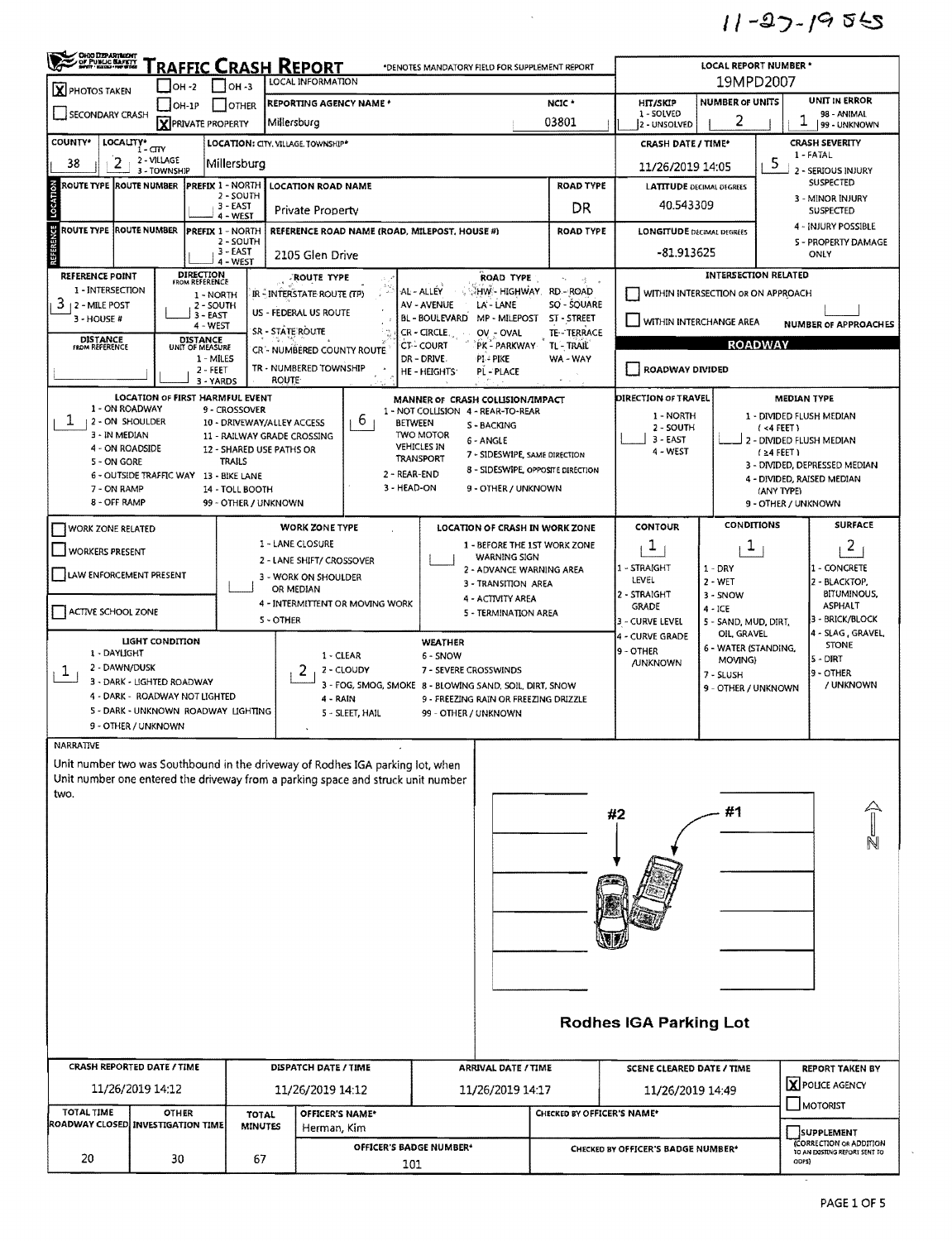|                         | ORO DEPARTMENT<br>OF PUBLIC SAFETY                                                                          |                                                          | <b>LOCAL REPORT NUMBER</b>                                                               |                      |                                                   |                                             |                               |                                                                      |  |  |  |  |  |  |
|-------------------------|-------------------------------------------------------------------------------------------------------------|----------------------------------------------------------|------------------------------------------------------------------------------------------|----------------------|---------------------------------------------------|---------------------------------------------|-------------------------------|----------------------------------------------------------------------|--|--|--|--|--|--|
|                         |                                                                                                             |                                                          |                                                                                          |                      |                                                   |                                             |                               | 19MPD2007                                                            |  |  |  |  |  |  |
| UNIT#                   | OWNER NAME: LAST, FIRST, MIDDLE (C) SAME AS DRIVERY                                                         |                                                          | DAMAGE                                                                                   |                      |                                                   |                                             |                               |                                                                      |  |  |  |  |  |  |
| 1                       | WATCHTEL, DONNA, M                                                                                          |                                                          |                                                                                          |                      | 330-674-4099                                      |                                             |                               | <b>DAMAGE SCALE</b>                                                  |  |  |  |  |  |  |
|                         | OWNER ADDRESS: STREET, CITY, STATE, ZIP ( C) SAME AS DRIVERY<br>1817 SR83 UNIT #519, MILLERSBURG, OH, 44654 |                                                          |                                                                                          |                      |                                                   |                                             | 1 - NONE<br>2 - MINOR DAMAGE  | 3 - FUNCTIONAL DAMAGE<br>4 - DISABLING DAMAGE                        |  |  |  |  |  |  |
|                         | COMMERCIAL CARRIER: NAME, ADDRESS, CITY, STATE, ZIP                                                         |                                                          |                                                                                          |                      |                                                   | COMMERCIAL CARRIER PHONE: INCLUDE AREA CODE | 9 - UNKNOWN                   |                                                                      |  |  |  |  |  |  |
|                         |                                                                                                             |                                                          |                                                                                          |                      |                                                   |                                             | DAMAGED AREA(S)               |                                                                      |  |  |  |  |  |  |
|                         | LP STATE   LICENSE PLATE #                                                                                  |                                                          | <b>VEHICLE IDENTIFICATION #</b>                                                          |                      | <b>VEHICLE YEAR</b>                               | <b>VEHICLE MAKE</b>                         |                               | INDICATE ALL THAT APPLY                                              |  |  |  |  |  |  |
| OН                      | CH44NF                                                                                                      |                                                          | KNMAT2MV9GP613037                                                                        |                      | 2016                                              | <b>NISSAN</b>                               |                               |                                                                      |  |  |  |  |  |  |
| <b>X</b> INSURANCE      | <b>INSURANCE COMPANY</b>                                                                                    |                                                          | <b>INSURANCE POLICY #</b>                                                                |                      | COLOR                                             | <b>VEHICLE MODEL</b>                        |                               |                                                                      |  |  |  |  |  |  |
|                         | <b>AUTO OWNERS</b><br><b>TYPE OF USE</b>                                                                    |                                                          | 51-069-700-00                                                                            |                      | <b>RED</b><br>TOWED BY: COMPANY NAME              | <b>ROGUE</b>                                |                               |                                                                      |  |  |  |  |  |  |
| COMMERCIAL              | <b>GOVERNMENT</b>                                                                                           | IN EMERGENCY                                             | US DOT #                                                                                 |                      |                                                   |                                             |                               |                                                                      |  |  |  |  |  |  |
| INTERLOCK               |                                                                                                             | RESPONSE<br># OCCUPANTS                                  | VEHICLE WEIGHT GVWR/GCWR                                                                 |                      | <b>HAZARDOUS MATERIAL</b><br>IMATERIAL<br>CLASS # | PLACARD ID #                                |                               |                                                                      |  |  |  |  |  |  |
| DEVICE<br>EQUIPPED      | <b>HIT/SKIP UNIT</b>                                                                                        |                                                          | $1 - 510K$ LBS.<br>2 - 10,001 - 26K LBS.                                                 |                      | RELEASED<br><b>PLACARD</b>                        |                                             |                               |                                                                      |  |  |  |  |  |  |
|                         | 1 - PASSENGER CAR                                                                                           | 6 - VAN (9-15 SEATS)                                     | $3 - 26K$ LBS.<br>12 - GOLF CART                                                         |                      | 18 - UMO (UVERY VEHICLE)                          | 23 - PEDESTRIAN/SKATER                      |                               |                                                                      |  |  |  |  |  |  |
|                         | 2 - PASSENGER VAN                                                                                           | 7 - MOTORCYCLE 2-WHEELED                                 | 13 - SNOWMOBILE                                                                          |                      | 19 - BUS (16+ PASSENGERS)                         | 24 - WHEELCHAIR (ANY TYPE)                  |                               |                                                                      |  |  |  |  |  |  |
|                         | (MINIVAN)<br>UNIT TYPE 3 - SPORT UTILITY                                                                    | 8 - MOTORCYCLE 3-WHEELED<br>9 - AUTOCYCLE                | 14 - SINGLE UNIT<br><b>TRUCK</b>                                                         | 20 - OTHER VEHICLE   |                                                   | 25 - OTHER NON-MOTORIST                     |                               |                                                                      |  |  |  |  |  |  |
|                         | VEHICLE                                                                                                     | 10 - MOPED OR MOTORIZED<br>BICYCLE                       | 15 - SEMI-TRACTOR<br>16 - FARM EQUIPMENT                                                 | 21 - HEAVY EQUIPMENT | 22 - ANIMAL WITH RIDER OR                         | 26 - BICYCLE<br>$27 - TRAIN$                |                               |                                                                      |  |  |  |  |  |  |
|                         | 4 - PICK UP<br>5 - CARGO VAN                                                                                | 11 - ALL TERRAIN VEHICLE                                 | 17 - MOTORHOME                                                                           |                      | ANIMAL-DRAWN VEHICLE                              | 99 - UNKNOWN OR HIT/SKIP                    |                               |                                                                      |  |  |  |  |  |  |
|                         | (ATV/UTV)<br># OF TRAILING UNITS                                                                            |                                                          |                                                                                          |                      |                                                   |                                             |                               |                                                                      |  |  |  |  |  |  |
| <b>AEHICTE</b>          | WAS VEHICLE OPERATING IN AUTONOMOUS                                                                         |                                                          | 0 - NO AUTOMATION                                                                        |                      | 3 - CONDITIONAL AUTOMATION 9 - UNKNOWN            |                                             |                               |                                                                      |  |  |  |  |  |  |
|                         | MOOE WHEN CRASH OCCURRED?                                                                                   | 0                                                        | 1 - DRIVER ASSISTANCE                                                                    |                      | 4 - HIGH AUTOMATION                               |                                             |                               |                                                                      |  |  |  |  |  |  |
| 2                       |                                                                                                             |                                                          | 1 - YES 2 - NO 9 - OTHER / UNKNOWN AUTONOMOUS 2 - PARTIAL AUTOMATION S - FULL AUTOMATION |                      |                                                   |                                             |                               |                                                                      |  |  |  |  |  |  |
|                         | 1 - NONE                                                                                                    | <b>MODE LEVEL</b><br>6 - BUS - CHARTER/TOUR              | 11 - FIRE                                                                                | 16 - FARM            |                                                   | 21 - MAIL CARRIER                           |                               |                                                                      |  |  |  |  |  |  |
|                         | $2 - IAXI$                                                                                                  | 7 - BUS - INTERCITY                                      | 12 - MILITARY                                                                            |                      | 17 - MOWING                                       | 99 - OTHER / UNKNOWN                        |                               |                                                                      |  |  |  |  |  |  |
| <b>SPECIAL</b>          | 3 - ELECTRONIC RIDE<br><b>SHARING</b>                                                                       | <b>B-BUS-SHUTTLE</b><br>9 - BUS - OTHER                  | 13 - POLICE<br>14 - PUBLIC UTILITY                                                       |                      | 18 - SNOW REMOVAL<br>19 - TOWING                  |                                             |                               |                                                                      |  |  |  |  |  |  |
|                         | FUNCTION 4 - SCHOOL TRANSPORT<br>S - BUS - TRANSIT/COMMUTER                                                 | 10 - AMBULANCE                                           | 15 - CONSTRUCTION EQUIP.                                                                 |                      | 20 - SAFETY SERVICE                               |                                             |                               |                                                                      |  |  |  |  |  |  |
|                         |                                                                                                             |                                                          |                                                                                          |                      | PATROL                                            |                                             |                               | 12<br>12                                                             |  |  |  |  |  |  |
| 1                       | 1 - NO CARGO BODY TYPE<br>/ NOT APPLICABLE                                                                  | 4 - LOGGING<br>S - INTERMODAL                            | 7 - GRAIN/CHIPS/GRAVEL<br>8 - POLE                                                       | 11 - DUMP            | 12 - CONCRETE MIXER                               | 99 - OTHER / UNKNOWN                        |                               |                                                                      |  |  |  |  |  |  |
| CARGO<br><b>BODY</b>    | 2 - BUS<br>3 - VEHICLE TOWING                                                                               | <b>CONTAINER CHASSIS</b><br>6 - CARGOVAN                 | 9-CARGO TANK                                                                             |                      | 13 - AUTO TRANSPORTER                             |                                             |                               | 9                                                                    |  |  |  |  |  |  |
| TYPE                    | ANOTHER MOTOR VEHICLE                                                                                       | /ENCLOSED BOX                                            | 10 - FLAT BED                                                                            |                      | 14 - GARBAGE/REFUSE                               |                                             |                               |                                                                      |  |  |  |  |  |  |
|                         | 1 - TURN SIGNALS                                                                                            | 4 - BRAKES                                               | 7 - WORN OR SLICK TIRES                                                                  |                      | 9 - MOTOR TROUBLE                                 | 99 - OTHER / UNKNOWN                        |                               |                                                                      |  |  |  |  |  |  |
| VEHICLE                 | 2 - HEAD LAMPS<br>3 - TAIL LAMPS                                                                            | S - STEERING<br><b>6 - TIRE BLOWOUT</b>                  | <b>B - TRAILER EQUIPMENT</b><br>DEFECTIVE                                                |                      | 10 - DISABLED FROM PRIOR<br><b>ACCIDENT</b>       |                                             |                               |                                                                      |  |  |  |  |  |  |
| <b>DEFECTS</b>          |                                                                                                             |                                                          |                                                                                          |                      |                                                   |                                             | $\Box$ - NO DAMAGE(0)         | - UNDERCARRIAGE [14]                                                 |  |  |  |  |  |  |
|                         | 1 - INTERSECTION -<br>MARKED CROSSWALK                                                                      | 4 - MIDBLOCK -<br>MARKED CROSSWALK                       | 7 - SHOULDER/ROADSIDE<br>8 - SIDEWALK                                                    |                      | 10 - DRIVEWAY ACCESS<br>11 - SHARED USE PATHS     | 99 - OTHER / UNKNOWN                        | $\Box$ -TOP(13)               | $\Box$ - ALL AREAS [15]                                              |  |  |  |  |  |  |
| NON-<br><b>MOTORIST</b> | 2 - INTERSECTION -<br>UNMARKED CROSSWALK                                                                    | 5 - TRAVEL LANE -<br>OTHER LOCATION                      | 9 - MEDIAN/CROSSING                                                                      |                      | <b>OR TRAILS</b><br>12 - FIRST RESPONDER          |                                             |                               | $\Box$ - UNIT NOT AT SCENE [ $16$ ]                                  |  |  |  |  |  |  |
| LOCATION                | 3 - INTERSECTION - OTHER                                                                                    | 6 - BICYCLE LANE                                         | ISLAND                                                                                   |                      | AT INCIDENT SCENE                                 |                                             |                               |                                                                      |  |  |  |  |  |  |
|                         | 1 - NON-CONTACT                                                                                             | 1 - STRAIGHT AHEAD<br>2 - BACKING                        | 9 - LEAVING TRAFFIC<br>LANE                                                              |                      | 15 - WALKING, RUNNING,<br>JOGGING, PLAYING        | 21 - STANDING OUTSIDE<br>DISABLED VEHICLE   |                               | <b>INITIAL POINT OF CONTACT</b>                                      |  |  |  |  |  |  |
| 3                       | 2 - NON-COLUSION<br>8<br>3 - STRIKING                                                                       | 3 - CHANGING LANES<br>4 - OVERTAKING/PASSING             | 10 - PARKED<br>11 - SLOWING OR STOPPED                                                   |                      | 16 - WORKING<br>17 - PUSHING VEHICLE              | 99 - OTHER / UNKNOWN                        | 0 - NO DAMAGE<br>1            | 14 - UNDERCARRIAGE<br>1-12 - REFER TO UNIT 15 - VEHICLE NOT AT SCENE |  |  |  |  |  |  |
| <b>ACTION</b>           | 4 - STRUCK                                                                                                  | PRE-CRASH 5 - MAKING RIGHT TURN                          | IN TRAFFIC                                                                               |                      | 18 - APPROACHING OR                               |                                             | DIAGRAM                       | 99 - UNKNOWN                                                         |  |  |  |  |  |  |
|                         | 5 - BOTH STRIKING                                                                                           | <b>ACTIONS 6 - MAKING LEFT TURN</b><br>7 - MAKING U-TURN | 12 - DRIVERLESS<br>13 - NEGOTIATING A CURVE                                              |                      | LEAVING VEHICLE<br>19 - STANDING                  |                                             | 13 - TOP                      |                                                                      |  |  |  |  |  |  |
|                         | & STRUCK<br>9 - OTHER / UNKNOWN                                                                             | <b>B - ENTERING TRAFFIC</b><br>LANE                      | 14 - ENTERING OR CROSSING<br>SPECIFIED LOCATION                                          |                      | 20 - OTHER NON-MOTORIST                           |                                             |                               | <b>TRAFFIC</b>                                                       |  |  |  |  |  |  |
|                         | 1 - NONE                                                                                                    |                                                          | 8 - FOLLOWING TOO CLOSE 13 - IMPROPER START FROM                                         |                      | 18 - OPERATING DEFECTIVE                          | 23 - OPENING DOOR INTO                      | TRAFFICWAY FLOW               | TRAFFIC CONTROL                                                      |  |  |  |  |  |  |
|                         | 2 - FAILURE TO YIELD<br>3 - RAN RED LIGHT                                                                   | /ACDA<br>9 - IMPROPER LANE                               | A PARKED POSITION<br>14 - STOPPED OR PARKED                                              |                      | EQUIPMENT<br>19 - LOAD SHIFTING                   | ROADWAY<br>99 - OTHER IMPROPER              | 1 - ONE-WAY                   | 1 - ROUNDABOUT 4 - STOP SIGN                                         |  |  |  |  |  |  |
| 2                       | 4 - RAN STOP SIGN<br>5 - UNSAFE SPEED                                                                       | CHANGE<br>10 - IMPROPER PASSING                          | <b>ILLEGALLY</b><br>15 - SWERVING TO AVOID                                               |                      | /FALLING/SPILLING<br>20 - IMPROPER CROSSING       | ACTION                                      | 2 - IWO-WAY<br>2              | 2 - SIGNAL<br>5 - YIELD SIGN<br>b<br>3 - FLASHER<br>6 - NO CONTROL   |  |  |  |  |  |  |
|                         | CONTRIBUTING 6 - IMPROPER TURN                                                                              | 11 - DROVE OFF ROAD                                      | 16 - WRONG WAY                                                                           |                      | 21 - LYING IN ROADWAY                             |                                             |                               |                                                                      |  |  |  |  |  |  |
| ENTS(S)                 | CIRCUMSTANCES 7 - LEFT OF CENTER                                                                            | 12 - IMPROPER BACKING                                    | 17 - VISION OBSTRUCTION                                                                  |                      | 22 - NOT DISCERNIBLE                              |                                             | # of THROUGH LANES<br>ON ROAD | <b>RAIL GRADE CROSSING</b><br>1 - NOT INVLOVED                       |  |  |  |  |  |  |
|                         | <b>SEOUENCE OF EVENTS</b>                                                                                   |                                                          |                                                                                          |                      |                                                   |                                             | 2                             | 2 - INVOLVED-ACTIVE CROSSING                                         |  |  |  |  |  |  |
| 20                      | 1 - OVERTURN/ROLLOVER                                                                                       | 7 - SEPARATION OF UNITS                                  | EVENTS<br>12 - DOWNHILL RUNAWAY                                                          |                      | 19 - ANIMAL -OTHER                                | 23 - STRUCK BY FALLING,                     |                               | 3 - INVOLVED-PASSIVE CROSSING                                        |  |  |  |  |  |  |
|                         | 2 - FIRE/EXPLOSION<br>3 - IMMERSION                                                                         | <b>B - RAN OFF ROAD RIGHT</b><br>9 - RAN OFF ROAD LEFT   | 13 - OTHER NON-COLLISION 20 - MOTOR VEHICLE IN<br>14 - PEDESTRIAN                        |                      | TRANSPORT                                         | SHIFTING CARGO OR<br>ANYTHING SET IN        |                               | UNIT / NON-MOTORIST DIRECTION                                        |  |  |  |  |  |  |
|                         | 4 - JACKKNIFE                                                                                               | 10 - CROSS MÉDIAN<br>11 - CROSS CENTERLINE -             | 15 - PEDALCYCLE                                                                          |                      | 21 - PARKED MOTOR<br>VEHICLE                      | MOTION BY A MOTOR<br>VEHICLE                |                               | 1 - NORTH<br>5 - NORTHEAST                                           |  |  |  |  |  |  |
|                         | 5 - CARGO / EQUIPMENT<br>LOSS OR SHIFT                                                                      | OPPOSITE DIRECTION                                       | 16 - RAILWAY VEHICLE<br>17 - ANIMAL - FARM                                               |                      | 22 - WORK ZONE                                    | 24 - OTHER MOVABLE<br>OBJECT                |                               | 2 - SOUTH<br><b>6 - NORTHWEST</b><br>$3 - EAST$<br>7 - SOUTHEAST     |  |  |  |  |  |  |
|                         | 6 - EQUIPMENT FAILURE                                                                                       | OF TRAVEL                                                | 18 - ANIMAL - DEER                                                                       |                      | MAINTENANCE<br>EQUIPMENT                          |                                             | 3<br><b>FROM</b><br>TO I      | ŏ<br>4 - WEST<br>8 - SOUTHWEST                                       |  |  |  |  |  |  |
|                         | 25 - IMPACT ATTENUATOR                                                                                      | 31 - GUARDRAIL END                                       | COLLISION WITH FIXED OBJECT - STRUCK<br>38 - OVERHEAD SIGN POST                          |                      | 45 - EMBANXMENT                                   | S2 - BUILDING                               |                               | 9 - OTHER / UNKNOWN                                                  |  |  |  |  |  |  |
|                         | / CRASH CUSHION<br>26 - BRIDGE OVERHEAD                                                                     | 32 - PORTABLE BARRIER<br>33 - MEDIAN CABLE BARRIER       | 39 - LIGHT / LUMINARIES<br><b>SUPPORT</b>                                                | <b>46 - FENCE</b>    | 47 - MAILBOX                                      | 53 - TUNNEL<br><b>S4 - OTHER FIXED</b>      | UNIT SPEED                    | DETECTED SPEED                                                       |  |  |  |  |  |  |
|                         | <b>STRUCTURE</b><br>27 - BRIDGE PIER OR                                                                     | 34 - MEDIAN GUARDRAIL<br>BARRIER                         | 40 - UTILITY POLE<br>41 - OTHER POST, POLE                                               | 48 - TREE            | 49 - FIRE HYDRANT                                 | OBJECT<br>99 - OTHER / UNKNOWN              | 3                             | 1 - STATED / ESTIMATED SPEED                                         |  |  |  |  |  |  |
|                         | <b>ABUTMENT</b>                                                                                             | 35 - MEDIAN CONCRETE                                     | OR SUPPORT                                                                               |                      | 50 - WORK ZONE<br>MAINTENANCE                     |                                             |                               |                                                                      |  |  |  |  |  |  |
|                         | 28 - BRIDGE PARAPET<br>29 - BRIDGE RAIL                                                                     | <b>BARRIER</b><br>36 - MEDIAN OTHER BARRIER 43 - CURB    | 42 - CULVERT                                                                             |                      | EQUIPMENT                                         |                                             | <b>POSTED SPEED</b>           | T.<br>12 - CALCULATED / EDR                                          |  |  |  |  |  |  |
|                         | 30 - GUARDRAIL FACE                                                                                         | 37 - TRAFFIC SIGN POST                                   | 44 - DITCH                                                                               | 51 - WALL            |                                                   |                                             |                               | 3 - UNDETERMINED                                                     |  |  |  |  |  |  |
|                         | FIRST HARMFUL EVENT                                                                                         | ı                                                        | MOST HARMFUL EVENT                                                                       |                      |                                                   |                                             |                               |                                                                      |  |  |  |  |  |  |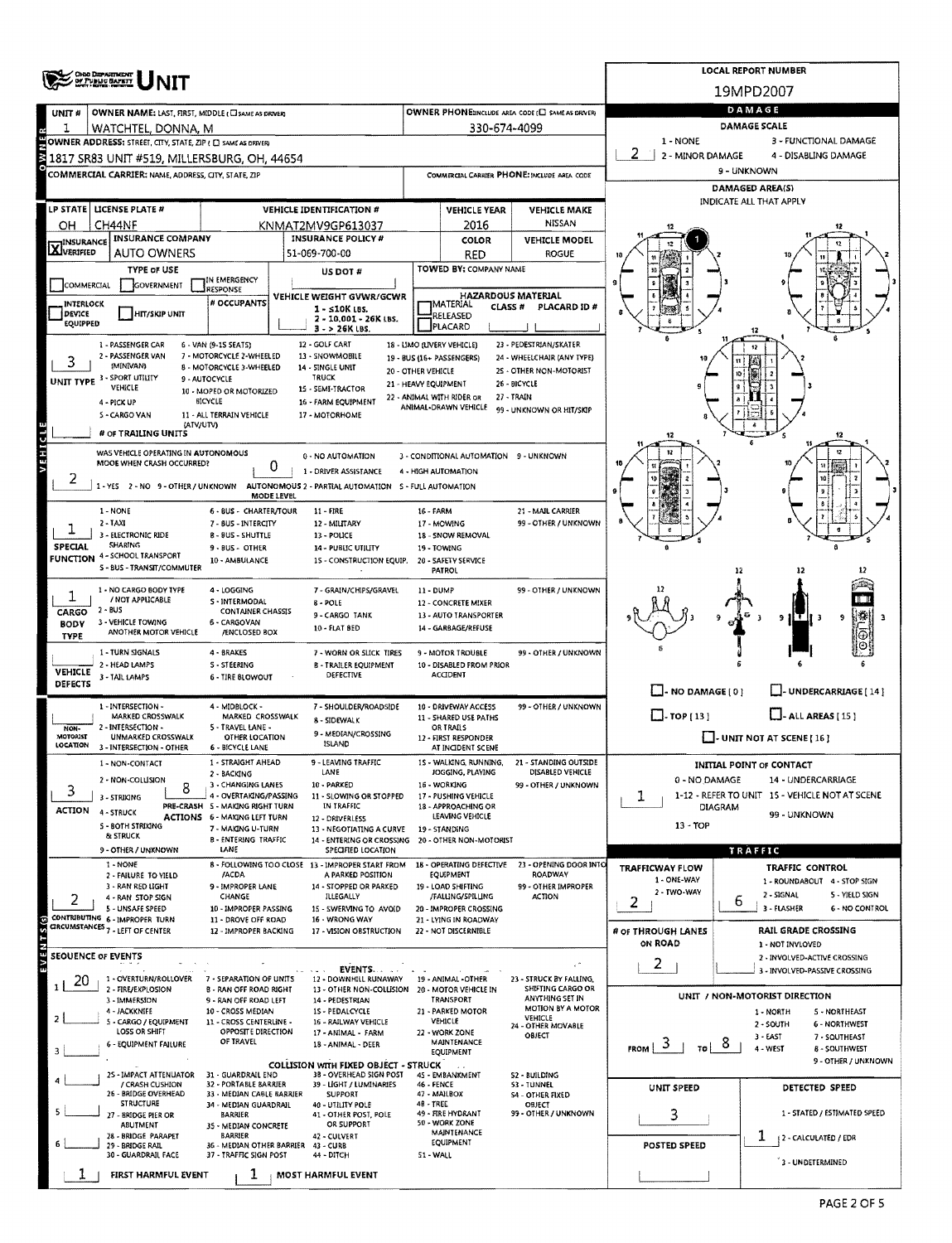|                                                                                     | ORIO DEPARTMENT<br>OF PUBLIC SAFETY                                                  |                                                                        | <b>LOCAL REPORT NUMBER</b> |                                                                       |                           |                                                               |                                                            |                                                   |              |                                                               |  |  |  |  |
|-------------------------------------------------------------------------------------|--------------------------------------------------------------------------------------|------------------------------------------------------------------------|----------------------------|-----------------------------------------------------------------------|---------------------------|---------------------------------------------------------------|------------------------------------------------------------|---------------------------------------------------|--------------|---------------------------------------------------------------|--|--|--|--|
|                                                                                     |                                                                                      |                                                                        |                            |                                                                       |                           |                                                               |                                                            |                                                   |              | 19MPD2007                                                     |  |  |  |  |
| UNIT#                                                                               | OWNER NAME: LAST, FIRST, MIDDLE (CI SAME AS DRIVER)                                  |                                                                        |                            |                                                                       |                           |                                                               | OWNER PHONE:INCLUDE AREA CODE (C) SAME AS DRIVER)          | DAMAGE                                            |              |                                                               |  |  |  |  |
| 2                                                                                   | CUTLIP, GERALDINE, F<br>OWNER ADDRESS: STREET, CITY, STATE, ZIP ( C) SAME AS DRIVERY |                                                                        | 330-674-8742               | DAMAGE SCALE<br>1 - NONE<br>3 - FUNCTIONAL DAMAGE                     |                           |                                                               |                                                            |                                                   |              |                                                               |  |  |  |  |
| 2<br>2 - MINOR DAMAGE<br>4 - DISABLING DAMAGE<br>6403 SR83 , HOLMESVILLE, OH, 44633 |                                                                                      |                                                                        |                            |                                                                       |                           |                                                               |                                                            |                                                   |              |                                                               |  |  |  |  |
|                                                                                     | COMMERCIAL CARRIER: NAME, ADDRESS, CITY, STATE, ZIP                                  |                                                                        |                            |                                                                       |                           |                                                               | COMMERCIAL CARRIER PHONE: INCLUDE AREA CODE                | 9 - UNKNOWN                                       |              |                                                               |  |  |  |  |
|                                                                                     |                                                                                      |                                                                        |                            |                                                                       |                           |                                                               |                                                            | <b>DAMAGED AREA(S)</b><br>INDICATE ALL THAT APPLY |              |                                                               |  |  |  |  |
| LP STATE                                                                            | LICENSE PLATE #                                                                      |                                                                        |                            | <b>VEHICLE IDENTIFICATION #</b>                                       |                           | <b>VEHICLE YEAR</b>                                           | <b>VEHICLE MAKE</b>                                        |                                                   |              |                                                               |  |  |  |  |
| он                                                                                  | CZ44MV<br><b>INSURANCE COMPANY</b>                                                   |                                                                        |                            | 1FAFP55294G167408<br><b>INSURANCE POLICY #</b>                        |                           | 2003                                                          | FORD                                                       |                                                   |              |                                                               |  |  |  |  |
| <b>X</b> INSURANCE                                                                  | KEMPER DIRECT                                                                        |                                                                        | 4133157                    |                                                                       |                           | COLOR<br><b>TAN</b>                                           | <b>VEHICLE MODEL</b><br><b>TAURUS</b>                      |                                                   |              |                                                               |  |  |  |  |
|                                                                                     | <b>TYPE OF USE</b>                                                                   |                                                                        |                            | US DOT#                                                               |                           | TOWED BY: COMPANY NAME                                        |                                                            |                                                   |              |                                                               |  |  |  |  |
| COMMERCIAL                                                                          | GOVERNMENT                                                                           | IN EMERGENCY<br>RESPONSE                                               |                            |                                                                       | <b>HAZARDOUS MATERIAL</b> |                                                               |                                                            |                                                   |              |                                                               |  |  |  |  |
| INTERLOCK<br>DEVICE                                                                 | <b>HIT/SKIP UNIT</b>                                                                 | # OCCUPANTS                                                            |                            | VEHICLE WEIGHT GVWR/GCWR<br>1 - ≤10K LBS.                             |                           | MATERIAL<br>CLASS <sup>#</sup><br>RELEASED                    | PLACARD ID #                                               | 8                                                 |              |                                                               |  |  |  |  |
| EQUIPPED                                                                            |                                                                                      |                                                                        |                            | 2 - 10.001 - 26K LBS.<br>$3 - 26K$ LBS.                               |                           | PLACARD                                                       |                                                            |                                                   |              |                                                               |  |  |  |  |
|                                                                                     | 1 - PASSENGER CAR<br>2 - PASSENGER VAN                                               | 6 - VAN (9-15 SEATS)<br>7 - MOTORCYCLE 2-WHEELED                       |                            | 12 - GOLF CART<br>13 - SNOWMOBILE                                     |                           | 18 - LIMO (LIVERY VEHICLE)                                    | 23 - PEDESTRIAN/SKATER<br>24 - WHEELCHAIR (ANY TYPE)       |                                                   |              |                                                               |  |  |  |  |
|                                                                                     | (MINIVAN)                                                                            | 8 - MOTORCYCLE 3-WHEELED                                               |                            | 14 - SINGLE UNIT                                                      | 20 - OTHER VEHICLE        | 19 - BUS (16+ PASSENGERS)                                     | 25 - OTHER NON-MOTORIST                                    |                                                   |              |                                                               |  |  |  |  |
|                                                                                     | UNIT TYPE 3 - SPORT UTILITY<br><b>VEHICLE</b>                                        | 9 - AUTOCYCLE<br>10 - MOPED OR MOTORIZED                               |                            | <b>TRUCK</b><br>15 - SEMI-TRACTOR                                     | 21 - HEAVY EQUIPMENT      |                                                               | 26 - BICYCLE                                               |                                                   |              |                                                               |  |  |  |  |
|                                                                                     | 4 - PICK UP<br>5 - CARGO VAN                                                         | BICYCLE<br>11 - ALL TERRAIN VEHICLE                                    |                            | 16 - FARM EQUIPMENT<br>17 - MOTORHOME                                 |                           | 22 - ANIMAL WITH RIDER OR<br>ANIMAL-DRAWN VEHICLE             | 27 - TRAIN<br>99 - UNKNOWN OR HIT/SKIP                     |                                                   |              |                                                               |  |  |  |  |
|                                                                                     | (ATV/UTV)<br># of TRAILING UNITS                                                     |                                                                        |                            |                                                                       |                           |                                                               |                                                            |                                                   |              | ۰                                                             |  |  |  |  |
| VEHICLE                                                                             | WAS VEHICLE OPERATING IN AUTONOMOUS                                                  |                                                                        |                            |                                                                       |                           |                                                               |                                                            | 12                                                |              | 12<br>12                                                      |  |  |  |  |
|                                                                                     | MODE WHEN CRASH OCCURRED?                                                            |                                                                        | 0                          | 0 - NO AUTOMATION<br>1 - DRIVER ASSISTANCE                            |                           | 3 - CONDITIONAL AUTOMATION 9 - UNKNOWN<br>4 - HIGH AUTOMATION |                                                            |                                                   |              |                                                               |  |  |  |  |
|                                                                                     | 1-YES 2-NO 9-OTHER/UNKNOWN                                                           |                                                                        |                            | AUTONOMOUS 2 - PARTIAL AUTOMATION 5 - FULL AUTOMATION                 |                           |                                                               |                                                            |                                                   |              |                                                               |  |  |  |  |
|                                                                                     | 1 - NONE                                                                             | 6 - BUS - CHARTER/TOUR                                                 | MODE LEVEL                 | 11 - FIRE                                                             | 16 - FARM                 |                                                               | 21 - MAIL CARRIER                                          |                                                   |              |                                                               |  |  |  |  |
|                                                                                     | $2 - T A XI$                                                                         | 7 - BUS - INTERCITY                                                    |                            | 12 - MILITARY                                                         |                           | 17 - MOWING                                                   | 99 - OTHER / UNKNOWN                                       |                                                   |              |                                                               |  |  |  |  |
| SPECIAL                                                                             | 3 - ELECTRONIC RIDE<br><b>SHARING</b>                                                | 8 - BUS - SHUTTLE<br>9 - BUS - OTHER                                   |                            | 13 - POLICE<br>14 - PUBLIC UTILITY                                    |                           | 18 - SNOW REMOVAL<br>19 - TOWING                              |                                                            |                                                   |              | 6                                                             |  |  |  |  |
|                                                                                     | <b>FUNCTION 4 - SCHOOL TRANSPORT</b><br>5 - BUS - TRANSIT/COMMUTER                   | 10 - AMBULANCE                                                         |                            | 15 - CONSTRUCTION EQUIP.                                              |                           | 20 - SAFETY SERVICE                                           |                                                            |                                                   |              |                                                               |  |  |  |  |
|                                                                                     |                                                                                      |                                                                        |                            |                                                                       |                           | PATROL                                                        |                                                            |                                                   | 12           |                                                               |  |  |  |  |
| ı                                                                                   | 1 - NO CARGO BODY TYPE<br>/ NOT APPLICABLE                                           | 4 - LOGGING<br>S - INTERMODAL                                          |                            | 7 - GRAIN/CHIPS/GRAVEL<br>8 - POLE                                    | 11 - DUMP                 | 12 - CONCRETE MIXER                                           | 99 - OTHER / UNKNOWN                                       |                                                   |              | Ŧ                                                             |  |  |  |  |
| CARGO<br><b>BODY</b>                                                                | $2 - 8US$<br>3 - VEHICLE TOWING                                                      | <b>CONTAINER CHASSIS</b><br>6 - CARGOVAN                               |                            | 9 - CARGO TANK                                                        |                           | 13 - AUTO TRANSPORTER                                         |                                                            |                                                   |              | 弽<br>9<br>9                                                   |  |  |  |  |
| <b>TYPE</b>                                                                         | ANOTHER MOTOR VEHICLE                                                                | /ENCLOSED BOX                                                          |                            | 10 - FLAT BED                                                         |                           | 14 - GARBAGE/REFUSE                                           |                                                            |                                                   |              | ۰                                                             |  |  |  |  |
|                                                                                     | 1 - TURN SIGNALS<br>2 - HEAD LAMPS                                                   | 4 - BRAKES<br>S - STEERING                                             |                            | 7 - WORN OR SLICK TIRES<br><b>8 - TRAILER EQUIPMENT</b>               |                           | 9 - MOTOR TROUBLE<br>10 - DISABLED FROM PRIOR                 | 99 - OTHER / UNKNOWN                                       |                                                   |              |                                                               |  |  |  |  |
| <b>VEHICLE</b><br>DEFECTS                                                           | 3 - TAIL LAMPS                                                                       | <b>6 - TIRE BLOWOUT</b>                                                |                            | DEFECTIVE                                                             |                           | <b>ACCIDENT</b>                                               |                                                            |                                                   |              |                                                               |  |  |  |  |
|                                                                                     |                                                                                      |                                                                        |                            |                                                                       |                           |                                                               |                                                            | $\Box$ - NO DAMAGE [ 0 ]                          |              | UNDERCARRIAGE [14]                                            |  |  |  |  |
|                                                                                     | 1 - INTERSECTION -<br><b>MARKED CROSSWALK</b>                                        | 4 - MIDBLOCK -<br>MARKED CROSSWALK                                     |                            | 7 - SHOULDER/ROADSIDE<br>8 - SIDEWALK                                 |                           | 10 - DRIVEWAY ACCESS<br>11 - SHARED USE PATHS                 | 99 - OTHER / UNKNOWN                                       | $\Box$ -TOP [13]                                  |              | $\Box$ - ALL AREAS [15]                                       |  |  |  |  |
| NON-<br><b>MOTORIST</b>                                                             | 2 - INTERSECTION -<br>UNMARKED CROSSWALK                                             | 5 - TRAVEL LANE -<br>OTHER LOCATION                                    |                            | 9 - MEDIAN/CROSSING                                                   |                           | OR TRAILS<br>12 - FIRST RESPONDER                             |                                                            |                                                   |              | $\Box$ - UNIT NOT AT SCENE [16]                               |  |  |  |  |
| LOCATION                                                                            | 3 - INTERSECTION - OTHER                                                             | 6 - BICYCLE LANE                                                       |                            | <b>ISLAND</b>                                                         |                           | AT INCIDENT SCENE                                             |                                                            |                                                   |              |                                                               |  |  |  |  |
|                                                                                     | 1 - NON-CONTACT<br>2 - NON-COLLISION                                                 | 1 - STRAIGHT AHEAD<br>2 - BACKING                                      |                            | 9 - LEAVING TRAFFIC<br>LANE                                           |                           | WALKING, RUNNING,<br>JOGGING, PLAYING                         | 21 - STANDING OUTSIDE<br>DISABLED VEHICLE                  | 0 - NO DAMAGE                                     |              | <b>INITIAL POINT OF CONTACT</b><br>14 - UNDERCARRIAGE         |  |  |  |  |
| 4                                                                                   | 1<br>3 - STRIKING                                                                    | 3 - CHANGING LANES<br>4 - OVERTAKING/PASSING                           |                            | 10 - PARKED<br>11 - SLOWING OR STOPPED                                |                           | 16 WORKING<br>17 - PUSHING VEHICLE                            | 99 - OTHER / UNKNOWN                                       | 10                                                |              | 1-12 - REFER TO UNIT 15 - VEHICLE NOT AT SCENE                |  |  |  |  |
| <b>ACTION</b>                                                                       | 4 - STRUCK                                                                           | PRE-CRASH 5 - MAKING RIGHT TURN<br><b>ACTIONS 6 - MAKING LEFT TURN</b> |                            | IN TRAFFIC                                                            |                           | 18 - APPROACHING OR<br>LEAVING VEHICLE                        |                                                            |                                                   | DIAGRAM      | 99 - UNKNOWN                                                  |  |  |  |  |
|                                                                                     | 5 - 80TH STRIKING<br><b>&amp; STRUCK</b>                                             | 7 - MAKING U-TURN                                                      |                            | 12 - DRIVERLESS<br>13 - NEGOTIATING A CURVE                           |                           | 19 - STANDING                                                 |                                                            | 13 - TOP                                          |              |                                                               |  |  |  |  |
|                                                                                     | 9 - OTHER / UNKNOWN                                                                  | <b>B-ENTERING TRAFFIC</b><br>LANE                                      |                            | 14 - ENTERING OR CROSSING<br>SPECIFIED LOCATION                       |                           | 20 - OTHER NON-MOTORIST                                       |                                                            |                                                   |              | TRAFFIC                                                       |  |  |  |  |
|                                                                                     | 1 - NONE<br>2 - FAILURE TO YIELD                                                     | /ACDA                                                                  |                            | 8 - FOLLOWING TOO CLOSE 13 - IMPROPER START FROM<br>A PARKED POSITION |                           | EQUIPMENT                                                     | 18 - OPERATING DEFECTIVE 23 - OPENING DOOR INTO<br>ROADWAY | <b>TRAFFICWAY FLOW</b>                            |              | <b>TRAFFIC CONTROL</b>                                        |  |  |  |  |
|                                                                                     | 3 - RAN RED LIGHT                                                                    | 9 - IMPROPER LANE                                                      |                            | 14 - STOPPED OR PARKED                                                |                           | 19 - LOAD SHIFTING                                            | 99 - OTHER IMPROPER                                        | 1 - ONE-WAY<br>2 - TWO-WAY                        |              | 1 - ROUNDABOUT 4 - STOP SIGN<br>2 - SIGNAL<br>S - YIELD SIGN  |  |  |  |  |
|                                                                                     | 4 - RAN STOP SIGN<br>5 - UNSAFE SPEED                                                | CHANGE<br>10 - IMPROPER PASSING                                        |                            | <b>ILLEGALLY</b><br>15 - SWERVING TO AVOID                            |                           | /FALLING/SPILLING<br>20 - IMPROPER CROSSING                   | ACTION                                                     | 2                                                 | 6            | 3 - FLASHER<br>6 - NO CONTROL                                 |  |  |  |  |
|                                                                                     | CONTRIBUTING 6 - IMPROPER TURN<br>CIRCUMSTANCES <sub>7</sub> - LEFT OF CENTER        | 11 - DROVE OFF ROAD<br>12 - IMPROPER BACKING                           |                            | 16 - WRONG WAY<br>17 - VISION OBSTRUCTION                             |                           | 21 - LYING IN ROADWAY<br>22 - NOT DISCERNIBLE                 |                                                            | # OF THROUGH LANES                                |              | <b>RAIL GRADE CROSSING</b>                                    |  |  |  |  |
| INEVE                                                                               |                                                                                      |                                                                        |                            |                                                                       |                           |                                                               |                                                            | ON ROAD                                           |              | 1 - NOT INVLOVED                                              |  |  |  |  |
| SEOUENCE OF EVENTS                                                                  |                                                                                      |                                                                        |                            | <b>EVENTS</b>                                                         |                           |                                                               |                                                            | 2                                                 |              | 2 - INVOLVED-ACTIVE CROSSING<br>3 - INVOLVED-PASSIVE CROSSING |  |  |  |  |
| 20                                                                                  | 1 - OVERTURN/ROLLOVER<br>2 - FIRE/EXPLOSION                                          | 7 - SEPARATION OF UNITS<br>8 - RAN OFF ROAD RIGHT                      |                            | 12 - DOWNHILL RUNAWAY<br>13 - OTHER NON-COLLISION                     |                           | 19 - ANIMAL -OTHER<br>20 - MOTOR VEHICLE IN                   | 23 - STRUCK BY FALLING,<br>SHIFTING CARGO OR               |                                                   |              |                                                               |  |  |  |  |
|                                                                                     | 3 - IMMERSION<br>4 - JACKKNIFE                                                       | 9 - RAN OFF ROAD LEFT<br>10 - CROSS MEDIAN                             |                            | 14 - PEDESTRIAN<br>15 - PEDALCYCLE                                    |                           | <b>TRANSPORT</b><br>21 - PARKED MOTOR                         | ANYTHING SET IN<br>MOTION BY A MOTOR                       |                                                   |              | UNIT / NON-MOTORIST DIRECTION                                 |  |  |  |  |
|                                                                                     | 5 - CARGO / EQUIPMENT                                                                | 11 - CROSS CENTERLINE -                                                |                            | 16 - RAILWAY VEHICLE                                                  |                           | VEHICLE                                                       | VEHICLE<br>24 - OTHER MOVABLE                              |                                                   |              | 1 - NORTH<br>S - NORTHEAST<br>$2 - SOLTH$<br>6 - NORTHWEST    |  |  |  |  |
|                                                                                     | LOSS OR SHIFT<br>6 - EQUIPMENT FAILURE                                               | OPPOSITE DIRECTION<br>OF TRAVEL                                        |                            | 17 - ANIMAL - FARM<br>18 - ANIMAL - DEER                              |                           | 22 - WORK ZONE<br>MAINTENANCE                                 | <b>OBJECT</b>                                              | <b>FROM</b><br>$T_0$                              | $\mathbf{z}$ | 3 - EAST<br>7 - SOUTHEAST<br>4 - WEST                         |  |  |  |  |
|                                                                                     |                                                                                      |                                                                        |                            | <b>COLLISION WITH FIXED OBJECT - STRUCK</b>                           |                           | EQUIPMENT                                                     |                                                            |                                                   |              | 8 - SOUTHWEST<br>9 - OTHER / UNKNOWN                          |  |  |  |  |
|                                                                                     | 25 - IMPACT ATTENUATOR<br>/ CRASH CUSHION                                            | 31 - GUARDRAIL END<br>32 - PORTABLE BARRIER                            |                            | 38 - OVERHEAD SIGN POST<br>39 - LIGHT / LUMINARIES                    | 46 - FENCE                | 45 EMBANKMENT                                                 | 52 - BUILDING<br>53 - TUNNEL                               |                                                   |              |                                                               |  |  |  |  |
|                                                                                     | 26 - BRIDGE OVERHEAD<br>STRUCTURE                                                    | 33 - MEDIAN CABLE BARRIER<br>34 - MEDIAN GUARDRAIL                     |                            | <b>SUPPORT</b><br>40 - UTILITY POLE                                   | 48 - TREE                 | 47 - MAILBOX                                                  | <b>S4 - OTHER FIXED</b><br><b>OBJECT</b>                   | UNIT SPEED                                        |              | DETECTED SPEED                                                |  |  |  |  |
|                                                                                     | - BRIDGE PIER OR                                                                     | <b>SARRIER</b>                                                         |                            | 41 OTHER POST, POLE                                                   |                           | 49 - FIRE HYDRANT<br>50 - WORK ZONE                           | 99 - OTHER / UNKNOWN                                       | 5                                                 |              | 1 - STATED / ESTIMATED SPEED                                  |  |  |  |  |
|                                                                                     | <b>ABUTMENT</b><br>28 - BRIDGE PARAPET                                               | 35 - MEDIAN CONCRETE<br>BARRIER                                        |                            | OR SUPPORT<br>42 - CULVERT                                            |                           | MAINTENANCE                                                   |                                                            |                                                   |              | ı<br>2 - CALCULATED / EDR                                     |  |  |  |  |
|                                                                                     | 29 - BRIDGE RAIL<br>30 - GUARDRAIL FACE                                              | 36 - MEDIAN OTHER BARRIER 43 - CURB<br>37 - TRAFFIC SIGN POST          |                            | 44 - DITCH                                                            | 51 - WALL                 | EQUIPMENT                                                     |                                                            | <b>POSTED SPEED</b>                               |              |                                                               |  |  |  |  |
|                                                                                     | FIRST HARMFUL EVENT                                                                  |                                                                        |                            | MOST HARMFUL EVENT                                                    |                           |                                                               |                                                            |                                                   |              | 3 - UNDETERMINED                                              |  |  |  |  |